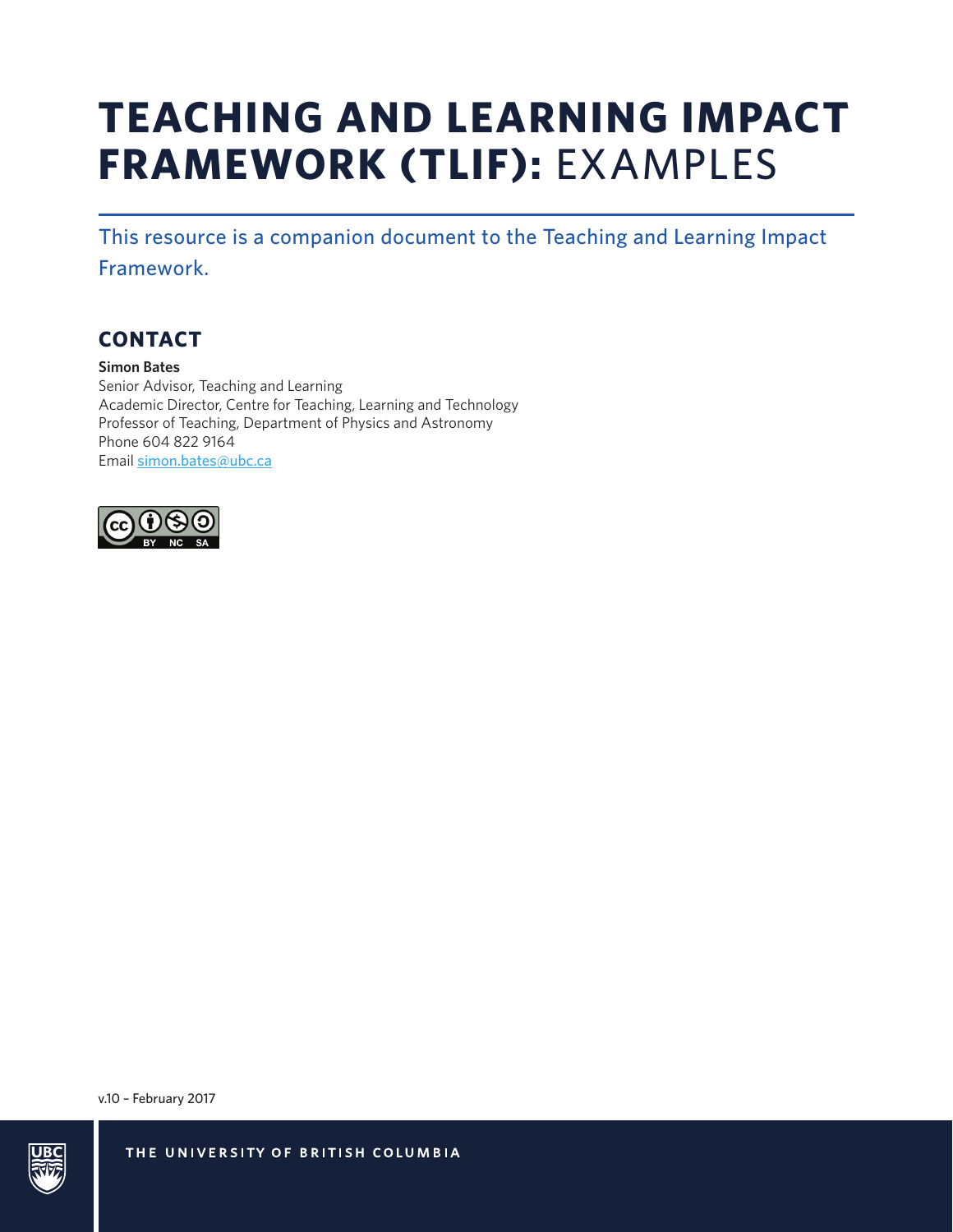| <b>PEOPLE</b>                                                                                                                                                                                                                                                                                                                                                                                                                                                   |                                                                                                                                                                                                                                                                                                                     |                                                                                                                                                                         |  |  |
|-----------------------------------------------------------------------------------------------------------------------------------------------------------------------------------------------------------------------------------------------------------------------------------------------------------------------------------------------------------------------------------------------------------------------------------------------------------------|---------------------------------------------------------------------------------------------------------------------------------------------------------------------------------------------------------------------------------------------------------------------------------------------------------------------|-------------------------------------------------------------------------------------------------------------------------------------------------------------------------|--|--|
| <b>Impact category</b>                                                                                                                                                                                                                                                                                                                                                                                                                                          | <b>Description</b>                                                                                                                                                                                                                                                                                                  |                                                                                                                                                                         |  |  |
| Practice                                                                                                                                                                                                                                                                                                                                                                                                                                                        | The teaching practice of the individual, their colleagues, their discipline<br>/ department as well as wider (e.g. beyond UBC) impact on teaching and<br>learning practice. Includes impact of creation / dissemination of resources<br>/ materials / software developed to support teaching and learning practice. |                                                                                                                                                                         |  |  |
| <b>Example(s) of impact</b>                                                                                                                                                                                                                                                                                                                                                                                                                                     | <b>Source(s) of evidence</b>                                                                                                                                                                                                                                                                                        | Scale / scope / contribution                                                                                                                                            |  |  |
| I co-taught a section with a colleague.<br>He has changed his/her teaching<br>practice to now incorporate more<br>active learning strategies with proven<br>pedagogical efficacy into his own<br>upper year courses.                                                                                                                                                                                                                                            | Statement from colleague. Teaching<br>Practices Inventory of upper level<br>course before and after transforma-<br>tion.                                                                                                                                                                                            | Scale: one individual colleague<br>My contribution: sole project                                                                                                        |  |  |
| I developed a classroom and online-<br>based simulation assignment and<br>assessment framework which is<br>now widely used in my department<br>and has been adopted at three other<br>institutions. Over 50 students a<br>year at UBC and over 100 at other<br>institutions experience the simula-<br>tion, which has increased student<br>engagement and knowledge of the<br>subject matter based on test scores<br>and evaluations.                           | Analysis of test / exam scores before<br>/ after new framework introduced.<br>Measures of student engagement<br>(feedback from course survey,<br>self-reported time on assessment).                                                                                                                                 | Scale: several courses at UBC<br>Contribution: collaborative project<br>with Science, Teaching and Learning<br>Fellows and Skylight staff.                              |  |  |
| <b>Impact category</b>                                                                                                                                                                                                                                                                                                                                                                                                                                          | <b>Description</b>                                                                                                                                                                                                                                                                                                  |                                                                                                                                                                         |  |  |
| <b>Student success</b>                                                                                                                                                                                                                                                                                                                                                                                                                                          | Impact on student learning, achievement of course or program outcomes,<br>measures of student engagement, well-being, retention / completion, pre-<br>paredness and other measures of student success.                                                                                                              |                                                                                                                                                                         |  |  |
| <b>Example(s) of impact</b>                                                                                                                                                                                                                                                                                                                                                                                                                                     | <b>Source(s) of evidence</b>                                                                                                                                                                                                                                                                                        | Scale / scope / contribution                                                                                                                                            |  |  |
| I developed a new assignment for<br>my required introductory course<br>based on the literature on learning<br>portfolios. To my knowledge, this is<br>the first use of learning portfolios as<br>an assessment tool in my discipline.<br>The research and writing performance<br>of students has increased, as has<br>their performance in subsequent<br>required courses. Student surveys<br>and evaluations have enthusiastically<br>endorsed the assignment. | Longitudinal study of student<br>research and writing performance<br>and engagement, using feedback<br>from six faculty colleagues and 200<br>students over three years (funded<br>through TLEF). Contributed presen-<br>tations at national and international<br>conferences.                                      | Scale: significant. Students impacted<br>across multiple years.<br>Contribution: Six faculty colleagues<br>as contributors and co-authors of<br>papers / presentations. |  |  |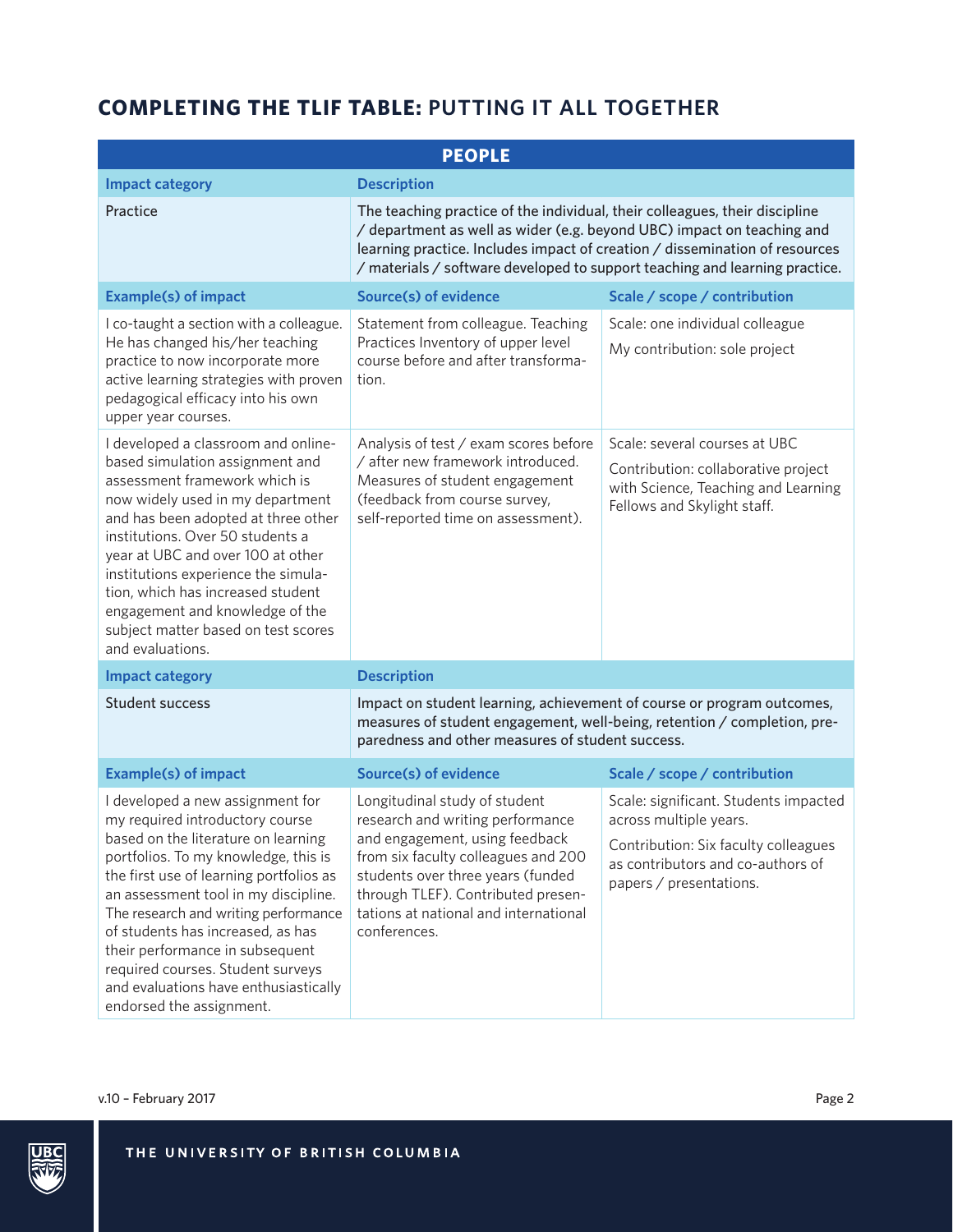| <b>PROCESS</b>                                                                                                                                                                                                                                                                                                                                                                                              |                                                                                                                                                                                                                                                                                                                                                                                                    |                                                                                                                                                                                                                                                            |  |  |
|-------------------------------------------------------------------------------------------------------------------------------------------------------------------------------------------------------------------------------------------------------------------------------------------------------------------------------------------------------------------------------------------------------------|----------------------------------------------------------------------------------------------------------------------------------------------------------------------------------------------------------------------------------------------------------------------------------------------------------------------------------------------------------------------------------------------------|------------------------------------------------------------------------------------------------------------------------------------------------------------------------------------------------------------------------------------------------------------|--|--|
| <b>Impact category</b>                                                                                                                                                                                                                                                                                                                                                                                      | <b>Description</b>                                                                                                                                                                                                                                                                                                                                                                                 |                                                                                                                                                                                                                                                            |  |  |
| Approaches / priorities                                                                                                                                                                                                                                                                                                                                                                                     | Can include the impact on program / departmental / Faculty / institutional<br>priorities or approaches for teaching and learning, as well as creation /<br>revision of guidelines, procedures and policies.                                                                                                                                                                                        |                                                                                                                                                                                                                                                            |  |  |
| <b>Example(s) of impact</b>                                                                                                                                                                                                                                                                                                                                                                                 | <b>Source(s) of evidence</b>                                                                                                                                                                                                                                                                                                                                                                       | Scale / scope / contribution                                                                                                                                                                                                                               |  |  |
| I led a project in my Department to<br>show that it is possible to design                                                                                                                                                                                                                                                                                                                                   | Analysis of examination questions<br>for closed- and open-book exams                                                                                                                                                                                                                                                                                                                               | Scale: three first year courses in the<br>department.                                                                                                                                                                                                      |  |  |
| open book / open note examinations<br>for first year courses that are rigorous<br>tests of how students can apply<br>what they know, rather than simply<br>regurgitate facts. They are now being<br>routinely used in all six of our year<br>one courses, with other colleagues<br>considering employing them in second<br>year courses.                                                                    | (skills tested and student perfor-<br>mance); unsolicited feedback from<br>colleagues in other first year courses;<br>feedback students captured prior to<br>the open book final exam; poster at<br>the Science end of year event.                                                                                                                                                                 | Contribution: led a team of four<br>(one post-doctoral fellow, one PhD<br>student, one undergraduate student<br>and one faculty member) to design<br>the process. Then, I personally men-<br>tored the other two instructors who<br>adopted this approach. |  |  |
| I proposed to my colleagues that we<br>increase the availability of experi-<br>ential learning opportunities for our<br>students across our unit. As a result,<br>our unit now has an Experiential<br>Learning Coordinator and we have<br>increased the number of students<br>taking co-op, internship, or community<br>service learning placements from<br>under 10% three years ago to over<br>50% today. | Service learning enrolment data<br>over five years; student feedback<br>on increased availability / choice of<br>experiential learning opportunities;<br>feedback from community partners<br>on quality and impact of student<br>work undertaken on placement;<br>letter from former HoD on how vital<br>this is for the Department's offering<br>to remain relevant and engaging for<br>students. |                                                                                                                                                                                                                                                            |  |  |
| <b>Impact category</b>                                                                                                                                                                                                                                                                                                                                                                                      | <b>Description</b>                                                                                                                                                                                                                                                                                                                                                                                 |                                                                                                                                                                                                                                                            |  |  |
| Support capacity / provision                                                                                                                                                                                                                                                                                                                                                                                | Can include impact of creation / provision of workshops, seminars, com-<br>munities of practice, training or mentorship programs, celebrations, awards etc.                                                                                                                                                                                                                                        |                                                                                                                                                                                                                                                            |  |  |
| <b>Example(s) of impact</b>                                                                                                                                                                                                                                                                                                                                                                                 | <b>Source(s) of evidence</b>                                                                                                                                                                                                                                                                                                                                                                       | Scale / scope / contribution                                                                                                                                                                                                                               |  |  |
| I overhauled the TA training program<br>in my department to make it more<br>relevant for TAs teaching in large<br>diverse student cohorts for the first<br>time.                                                                                                                                                                                                                                            | Numbers of TAs taking part in<br>departmental training activities;<br>feedback from first year instructors<br>on preparedness of TA cohort;<br>funding and feedback obtained from<br>Provost's office biannual grant pro-<br>cess; survey data from TAs before,<br>just after and well after TA training<br>activities.                                                                            |                                                                                                                                                                                                                                                            |  |  |

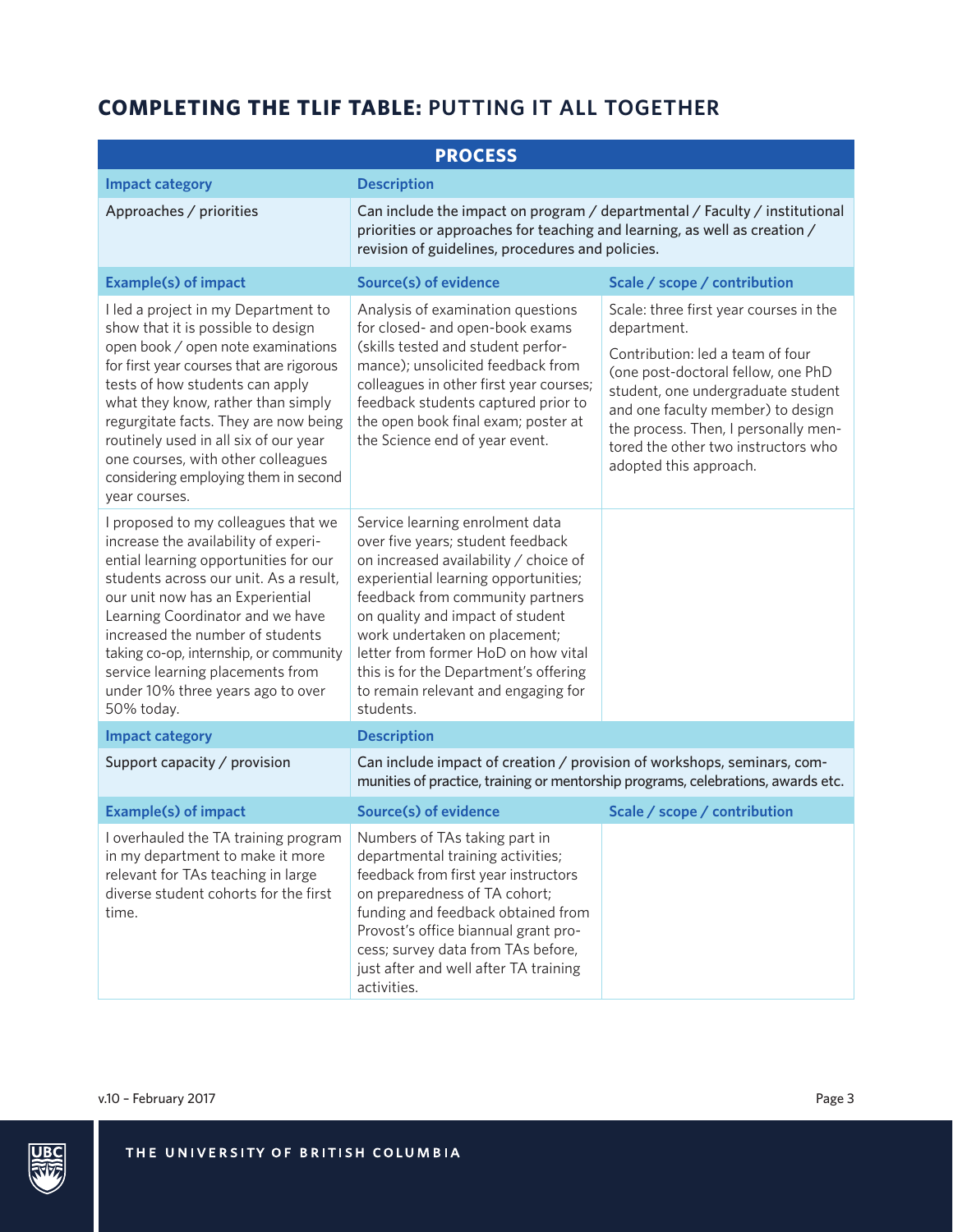| <b>Example(s) of impact</b>                                                                                                                                                                                                                                                                                                                                                                                                                     | Source(s) of evidence                                                                                                                                                                                                                                                            | Scale / scope / contribution                                                                                                                                                  |
|-------------------------------------------------------------------------------------------------------------------------------------------------------------------------------------------------------------------------------------------------------------------------------------------------------------------------------------------------------------------------------------------------------------------------------------------------|----------------------------------------------------------------------------------------------------------------------------------------------------------------------------------------------------------------------------------------------------------------------------------|-------------------------------------------------------------------------------------------------------------------------------------------------------------------------------|
| created a faculty mentoring<br>program at my university for new<br>female faculty. The mentoring pro-<br>gram is now available to all incoming<br>female faculty and over 30 men-<br>torship arrangements are currently<br>active. The program has repeatedly<br>been cited by faculty as an important<br>contributor to their career success<br>and satisfaction. The program was<br>recently recognized with a university<br>community award. | Feedback from Faculty mentors and<br>mentees; input from Dean's office<br>regarding presentations to other<br>Departments in the Faculty. Feed-<br>back from ALDP coordinators on<br>including it in future sessions for<br>Heads and Directors. Citation and<br>award from UBC. | Scale: actively used in seven<br>Departments.<br>Contribution: I took a lead in creating<br>this program and have made revi-<br>sions based on mentor and mentee<br>feedback. |

v.10 - February 2017 Page 4

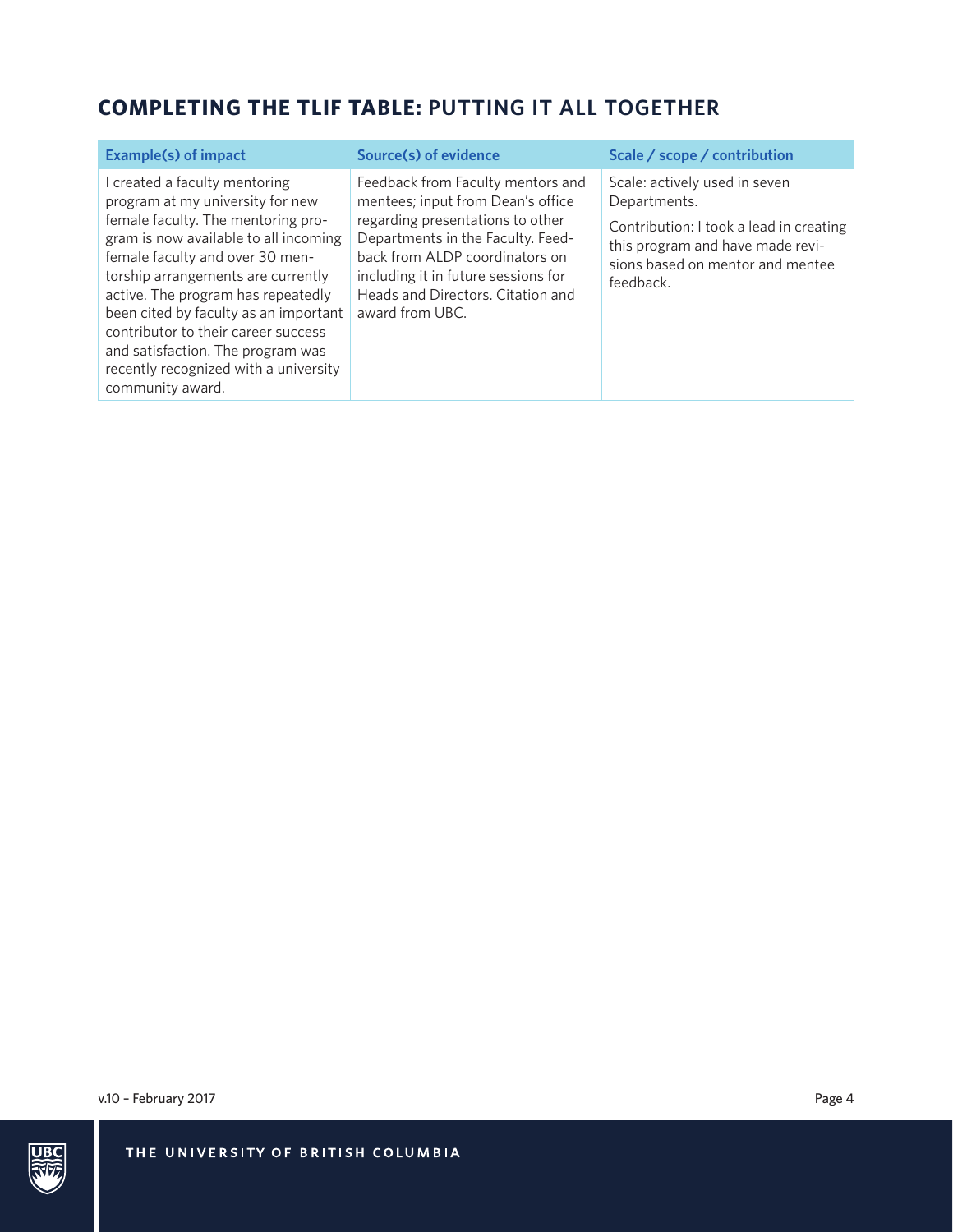| <b>PRODUCT</b>                                                                                                                                                                                                                                                                                                                                                                                                                                                                                                                                                                         |                                                                                                                                                                                                                                                                                                       |                                                                                                                                                                                                                                                                                                                                                                                                                             |  |  |
|----------------------------------------------------------------------------------------------------------------------------------------------------------------------------------------------------------------------------------------------------------------------------------------------------------------------------------------------------------------------------------------------------------------------------------------------------------------------------------------------------------------------------------------------------------------------------------------|-------------------------------------------------------------------------------------------------------------------------------------------------------------------------------------------------------------------------------------------------------------------------------------------------------|-----------------------------------------------------------------------------------------------------------------------------------------------------------------------------------------------------------------------------------------------------------------------------------------------------------------------------------------------------------------------------------------------------------------------------|--|--|
| <b>Impact category</b>                                                                                                                                                                                                                                                                                                                                                                                                                                                                                                                                                                 | <b>Description</b>                                                                                                                                                                                                                                                                                    |                                                                                                                                                                                                                                                                                                                                                                                                                             |  |  |
| Curriculum                                                                                                                                                                                                                                                                                                                                                                                                                                                                                                                                                                             | Can include impact through creation / renewal of courses, programs,<br>degree pathways and options, accreditation requirements, modality of<br>delivery (online / blended), engagement with community partners.                                                                                       |                                                                                                                                                                                                                                                                                                                                                                                                                             |  |  |
| <b>Example(s) of impact</b>                                                                                                                                                                                                                                                                                                                                                                                                                                                                                                                                                            | <b>Source(s) of evidence</b>                                                                                                                                                                                                                                                                          | Scale / scope / contribution                                                                                                                                                                                                                                                                                                                                                                                                |  |  |
| Our new blended-learning minor in<br>XYZ has enrolled XX students in its<br>first year who would otherwise have<br>not been able to take these courses.                                                                                                                                                                                                                                                                                                                                                                                                                                | Student enrollment data, course and<br>program evaluation activities, state-<br>ment from Program Coordinator of<br>impact of my contributions.                                                                                                                                                       | Scale: 60 students enrolled in the<br>blended learning minor in XX.<br>Contribution: co-designed with a<br>faculty member colleague and<br>instructional designer in our Faculty.                                                                                                                                                                                                                                           |  |  |
| I led my department's recent under-<br>graduate curriculum review process,<br>which made major changes to our<br>undergraduate major program. I was<br>primarily responsible for conducting<br>a survey of undergraduate students,<br>developing a curriculum mapping<br>report, and redesigning our fourth<br>year capstone seminars. As a result,<br>student concerns were reflected in<br>our curriculum changes, our major<br>program degree pathways have been<br>revised, and all 150 students in our<br>major program now take a series of<br>new and revised capstone courses. | Curriculum map before and after;<br>feedback from accrediting body on<br>recent accreditation visit; student<br>survey responses and actions taken;<br>feedback from students taking new<br>capstone courses (survey plus focus<br>group) and faculty teaching capstone<br>courses (semi-structured). |                                                                                                                                                                                                                                                                                                                                                                                                                             |  |  |
| <b>Impact category</b>                                                                                                                                                                                                                                                                                                                                                                                                                                                                                                                                                                 | <b>Description</b>                                                                                                                                                                                                                                                                                    |                                                                                                                                                                                                                                                                                                                                                                                                                             |  |  |
| Scholarly literature / body of work                                                                                                                                                                                                                                                                                                                                                                                                                                                                                                                                                    | Impact arising from publications, conference proceedings, workshops given<br>/ organized, invited or contributed presentations, media or other news<br>coverage.                                                                                                                                      |                                                                                                                                                                                                                                                                                                                                                                                                                             |  |  |
| <b>Example(s) of impact</b>                                                                                                                                                                                                                                                                                                                                                                                                                                                                                                                                                            | <b>Source(s) of evidence</b>                                                                                                                                                                                                                                                                          | Scale / scope / contribution                                                                                                                                                                                                                                                                                                                                                                                                |  |  |
| My colleague and I presented on<br>the design of our new course at<br>our annual professional association<br>meeting. The course will be featured<br>in our annual teaching and learning<br>bulletin, and we are working in a<br>partnership with colleagues at X<br>University to in the development of<br>a similar course in their own depart-<br>ment.                                                                                                                                                                                                                             | Meeting proceedings; quantitative<br>data from reach of T&L Bulletin<br>feature; feedback from X University<br>regarding co-development partner-<br>ship.                                                                                                                                             | Scale: annual national conference<br>of professional association; associ-<br>ation's annual bulletin; two depart-<br>ments in two different universities.<br>Contribution: collaboration between<br>myself and another colleague within<br>the same department. She took a<br>lead in the initial stages of the design<br>(conceptualizing) and we then<br>worked closely on developing the<br>course and subsequent tasks. |  |  |